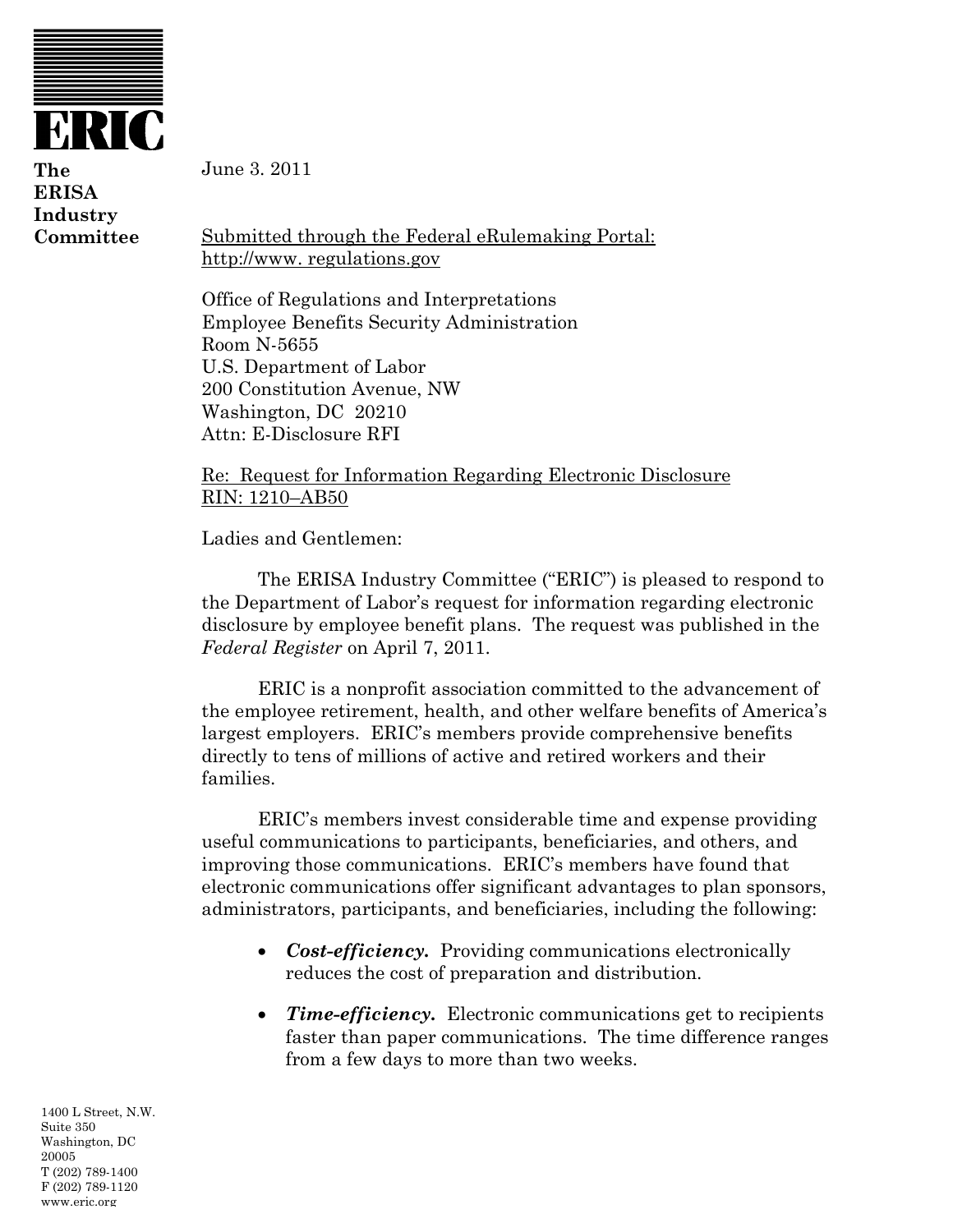- *Interactive capability.* Interactive features make many electronic communications more user-friendly than paper communications. For example, most electronic documents have search features and can include hyperlinks to relevant background information.
- *Privacy.* A secure electronic system offers more privacy protection than paper communications. For example, when a document is delivered by mail, there is no way to control who reads it. Usernames and passwords protect against unauthorized access.
- *Keeping track of updates.* A well-managed Web site can alleviate the burden of saving paper documents and keeping personal files up to date. A Web site can provide immediate access to relevant documents.
- *Environment.* Use of electronic media saves paper.

The Department's existing safe harbor for electronic disclosure, set forth in 29 C.F.R. § 2520.104b-1(c), significantly restricts the feasibility of using electronic disclosure. Of particular concern is the requirement to obtain affirmative consent unless access to the applicable electronic medium is an "integral part of [the participant's] duties."

We recognize that not everyone has Internet access and that some people prefer to receive paper in the mail. However, we do not believe these facts justify the burdens of the existing consent requirements. The proposal set forth below provides sufficient protection for individuals who do not wish, or are not able, to receive communications electronically.

#### **PROPOSED EXPANSION OF SAFE HARBOR**

The safe harbor should allow electronic disclosure if the following conditions are satisfied:

- 1. If the sender does not have the recipient's e-mail address, the existing affirmative consent requirements must be satisfied.
- 2. If the sender has the recipient's e-mail address, affirmative consent should not be required, provided that the recipient may elect a paper version of any legally required disclosure. The notice requirements in items 3 and 4, below, would ensure that the opportunity to elect paper is effective. This condition is discussed beginning on page 4, below.
- 3. Each electronic disclosure must include a statement of the recipient's right to request and obtain a paper version and any charge for paper, and a phone number and e-mail address for technical assistance and requesting paper. In accordance with Treas. Reg.  $\S 1.401(a)-21(c)(2)$ , no additional notice should be required if the recipient has the effective ability to access the medium that is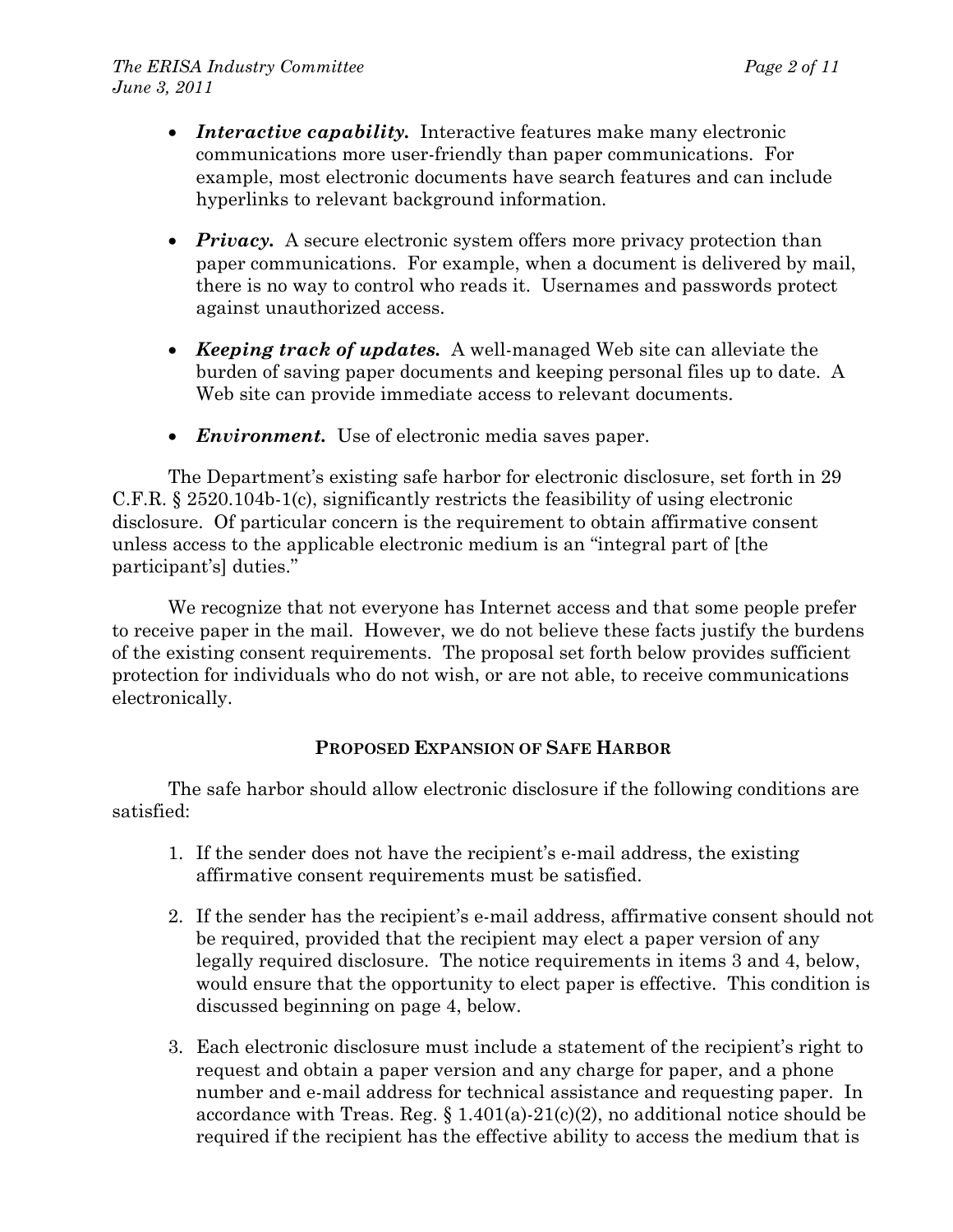used for the disclosure. As discussed beginning on page 5, below, it is not necessary to require that access be "an integral part of [the participant's] duties."

- 4. For anyone who does not satisfy the "effective ability to access" condition, the plan administrator must send or cause to be sent a paper "opt-out notice." The notice should include the following information:
	- $\triangleright$  A description of the documents that will be provided electronically;
	- An explanation of how electronic information will be delivered (*e.g.*, by e-mail to the address on file with the plan administrator or posting on a Web site). If information will be delivered by e-mail, the notice should include the sender's name;
	- Access instructions, including a description of the hardware and software requirements for viewing, printing, and saving;
	- $\triangleright$  The recipient's right to request and obtain paper versions of required disclosures, and any charges for paper; and
	- $\triangleright$  A phone number, e-mail address, and physical address for questions and requests to receive paper disclosures.

The notice should be provided before the first electronic disclosure and annually thereafter. The notice is discussed beginning on page 4, below.

- 5. The plan administrator must take measures reasonably calculated to ensure that the disclosure system results in actual receipt of transmitted information and protects the confidentiality of personal information. This condition follows the existing requirement in 29 C.F.R.  $\S 2520.104b-1(c)(1)(i)$ , except that the phrase "appropriate and necessary measures reasonably calculated" would be replaced with "measures reasonably calculated." The change is discussed on page 6, below.
- 6. Electronically delivered documents must satisfy the existing style, format, and content requirements set forth in 29 C.F.R. § 2520.104b-1(c)(1)(ii).

The conditions set forth above should be a safe harbor. Other approaches should also be permitted if the administrator takes measures reasonably calculated to ensure actual receipt of the material and protect the confidentiality of personal information. The "measures reasonably calculated" standard should evolve as electronic media become even more widespread than they already are.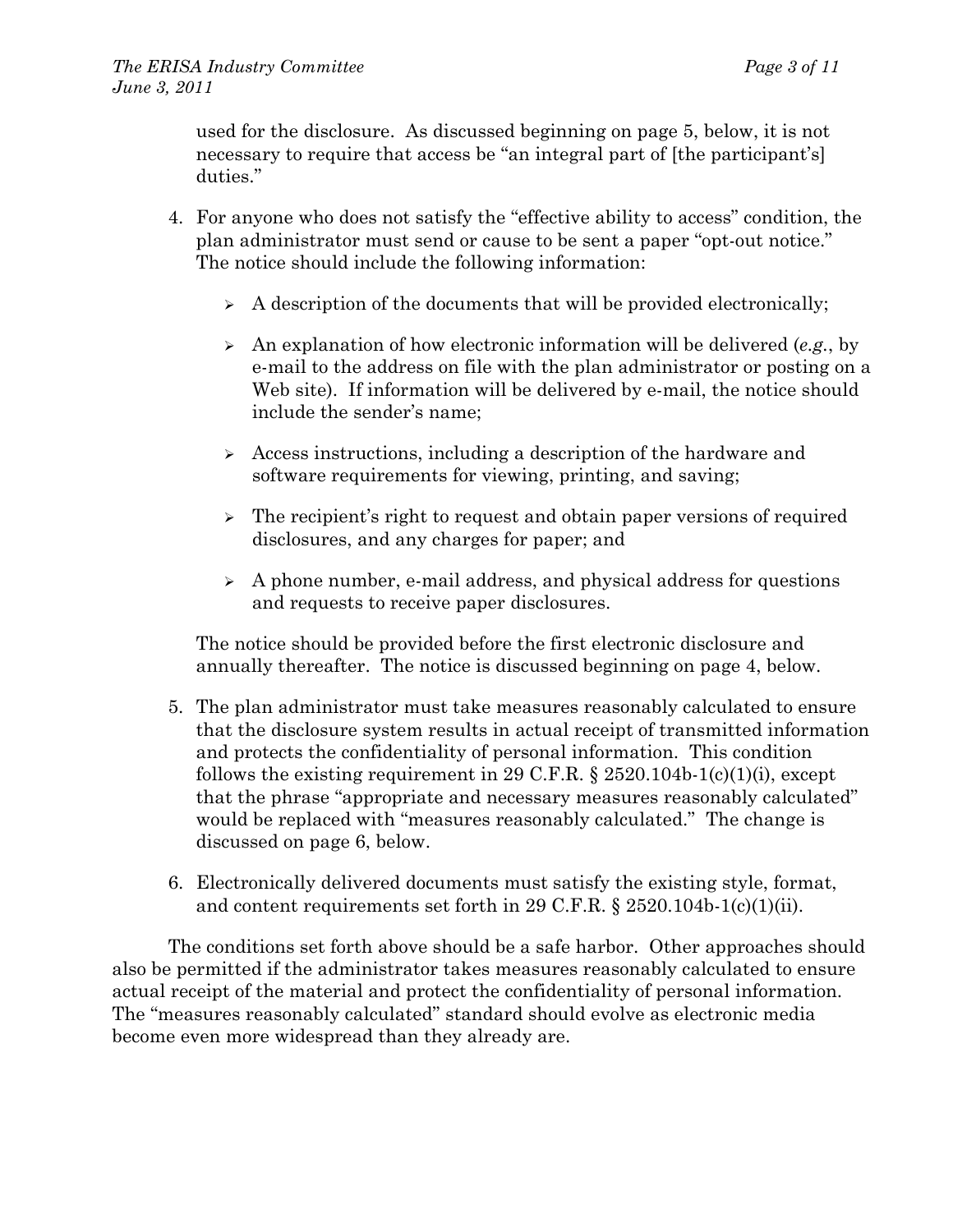#### **DISCUSSION OF PROPOSED CHANGES TO EXISTING REGULATION**

### **1. The existing affirmative consent requirement should apply only if the sender does not have the recipient's e-mail address.**

We understand the concern that some workers do not have Internet access or simply prefer paper over electronically disclosed materials. However, it is safe to assume that anyone who has an e-mail address has Internet access. For cases where this assumption is incorrect or the individual simply prefers electronic disclosure, the notice and opportunity to elect paper disclosure described below will provide adequate protection.

## **2. If the sender has the recipient's e-mail address, affirmative consent should not be required, provided that the recipient may opt out of receiving required disclosures electronically.**

As noted in the Department's RFI, access to electronic media has become significantly more widespread since 2002, and there has been a corresponding increase in the use of electronic communication. As a result of these changes, participants, consumers, and others have grown accustomed to receiving important information electronically. In addition, those who are unable or unwilling to receive information electronically have grown accustomed to requesting a paper version.

The required statement and opt-out notice described in items 3 and 4 of our proposal provide an effective opportunity for anyone who prefers paper to request paper. The opt-out notice would be distributed in the same manner as other important disclosures have traditionally been distributed, and would be short and simple enough to get the reader's attention. Providing the opt-out notice annually would protect individuals who later decide that they prefer paper disclosures.

The responsibility to read the opt-out notice and act on it is no more significant than other participant responsibilities. For example:

 In participant-directed individual account plans, participants are responsible for making investment decisions. Participants and beneficiaries who are defaulted into a qualified default investment arrangement ("QDIA") bear the risk of loss even though the default might not be appropriate for their circumstances.1 Opt-out notices would be provided as often as QDIA notices. *See* ERISA § 404(c)(5)(B); 29 C.F.R. § 2550.404c-5(c)(3).

<sup>1</sup> *See, e.g.*, DOL & SEC Joint Investor Bulletin on Target Date Retirement Funds (May 6, 2010), available at http://www.dol.gov/ebsa/pdf/TDFInvestorBulletin.pdf ("Target date funds do not eliminate the need for you to decide, before investing and from time to time thereafter, whether the fund fits your financial situation.").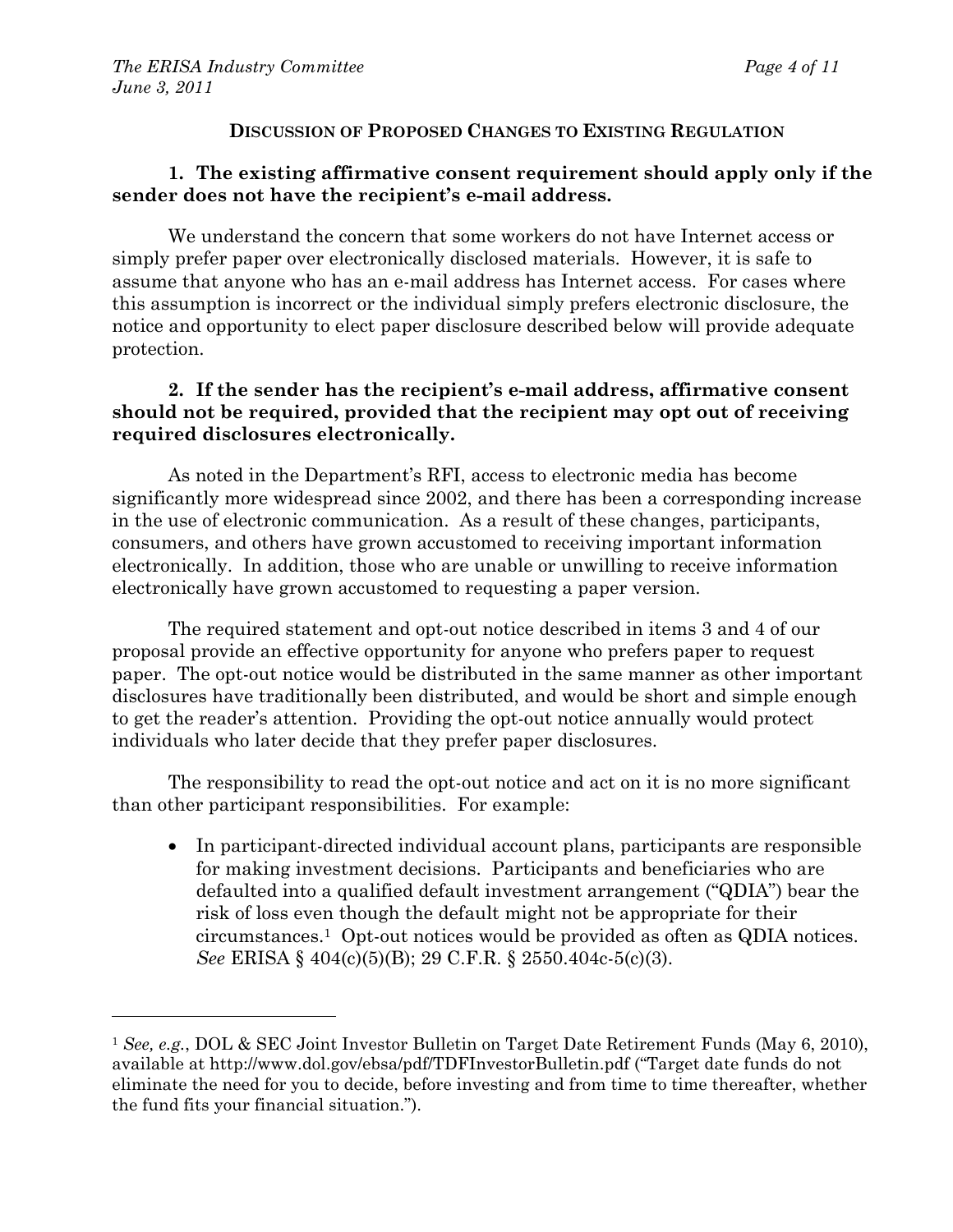- Many plans have automatic enrollment. Individuals who do not want the default enrollment level must make affirmative elections. Those who fail to act are enrolled in accordance with the default instructions, even though the default might not be consistent with their preferences. Opt-out notices would be provided as often as automatic-enrollment notices. *See, e.g.*, ERISA  $§ 514(e)(3)(B).$
- Almost all health plans require eligible individuals to make coverage elections during open-enrollment windows. Individuals must read the open-enrollment materials and make elections that suit their needs. Those who do not can miss out on valuable benefits.

In each case, plans rely on participants to make important decisions. Of course, there will inevitably be individuals who do not read the notices or fail to act by a stated deadline. The remedy for this problem, however, is not to require affirmative consent for everything. Just as employees and others are trusted to read and act on QDIA, automatic-enrollment, and open-enrollment notices, they should be trusted to read and act on opt-out notices. The safe harbor should not assume that opt-out notices will be ignored.

# **3. It is not necessary to require that access to the applicable information system be "an integral part of [the participant's] duties."**

Under the Department's existing safe harbor, affirmative consent is required for electronic disclosure unless—

- The participant "[h]as the ability to effectively access" electronic documents in his or her work location; *and*
- "[A]ccess to the . . . electronic information system is an integral part of [the participant's] duties."

29 C.F.R.  $\S 2520.104b-1(c)(2)(i)$  (emphasis added). In contrast, the Treasury Department's regulation on electronic notices, published in 2006, requires only that the recipient have "effective ability to access" the electronic medium. Treas. Reg. § 1.401(a)- $21(c)(2)$ .

In light of the recent explosion in electronic media, the Department should adopt Treasury's "effective ability to access" standard. A paper opt-out notice should not be required for anyone who has access to the applicable electronic medium—for example, through a computer on the employee's desk or a laptop or smart phone, as well as through a public terminal at the workplace.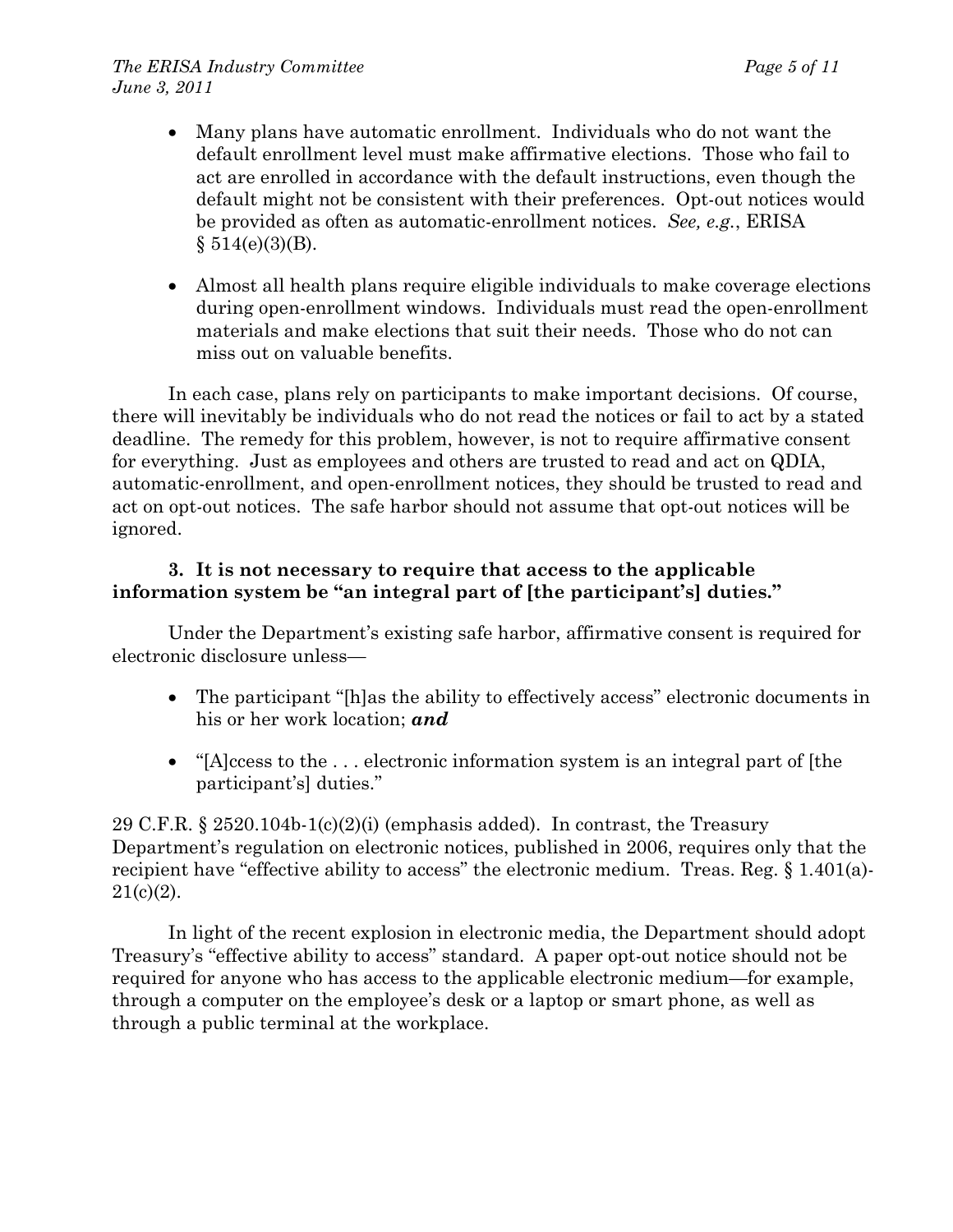In the preamble to its 2002 regulation, the Department compared providing a public terminal to making documents available in a location frequented by participants.2 This comparison does not hold.

First, when documents are simply made available in a location frequented by participants, the *only* way to get a copy is to go to the location, find the documents (if any are left), and pick one up. In contrast, when information is circulated electronically, individuals can read it from almost anywhere, and there is no risk of documents disappearing. A public terminal is a tool to facilitate downloading, reading, and printing in the workplace. It enhances (rather than inhibits) access to information.

Second, when information is distributed by e-mail, providing a public terminal is different from merely placing materials in a location frequented by employees, because the information is sent directly to each participant's e-mail inbox. A better comparison would be to placing documents in office mailboxes or cubbies. This method of delivery would be permissible, even though employees have to walk over to their mailboxes to collect their mail. The conclusion should not be different merely because the mailbox is electronic.

In short, most employees today have access to electronic media through countless devices, and they use electronic media even if access to electronic media is not an integral part of their duties. Accordingly, the Department should adopt the "effective ability to access" standard, and the standard should be flexible enough to accommodate access through any device available to the employee.

## **4. The requirement to take "appropriate and necessary measures reasonably calculated . . . ." should be changed to require "measures reasonably calculated . . . ."**

Under the Department's disclosure regulation, a plan administrator fulfills its disclosure obligation if it "use[s] measures reasonably calculated to ensure actual receipt of the material."3 The "measures reasonably calculated standard" is not qualified by an additional "appropriate and necessary" requirement.

In 2002, the Department stated that "the standard for furnishing materials . . . should not be stricter for electronic disclosures than for other methods of delivery."<sup>4</sup>

<sup>2</sup> Final Rules Relating to Use of Electronic Communication and Recordkeeping Technologies by Employee Pension and Welfare Benefit Plans, 67 Fed. Reg. 17264, 17265 (Apr. 9, 2002).

<sup>3 29</sup> C.F.R. § 2520.104b-1(b)(1). This standard has been in effect since 1977. *See, e.g.*, Summary Plan Description Requirements; Interim Regulations, 42 Fed. Reg. 14266, 14267 (Mar. 15, 1977) ("[T]he plan administrator must use a method . . . which [is] reasonably designed to get the information into the hands of the people who are supposed to have it.").

<sup>4 67</sup> Fed. Reg. at 17267.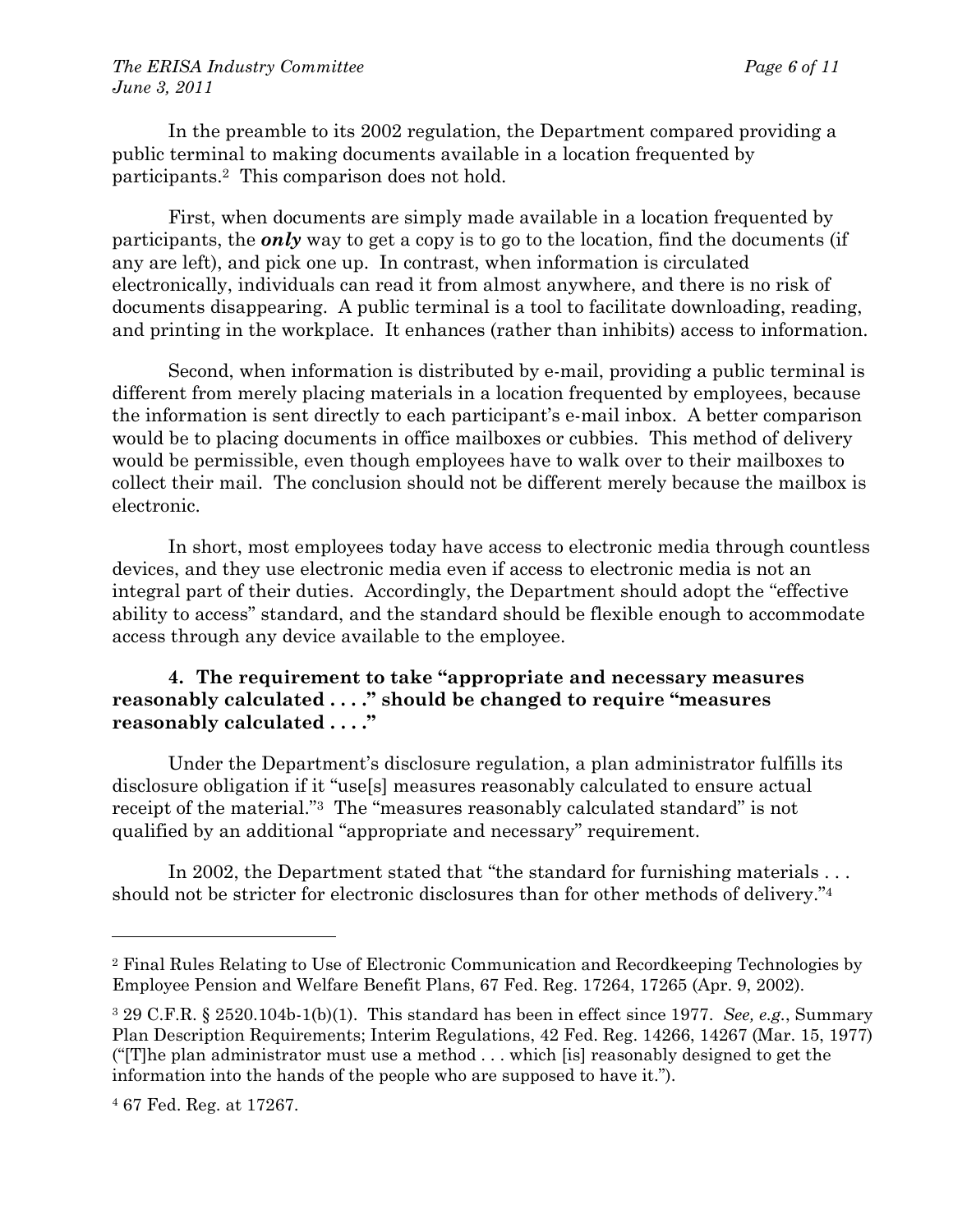Consistent with this policy, the "measures reasonably calculated" standard for electronic disclosure should be the same as for paper disclosure. Accordingly, the words "appropriate and necessary" should be deleted.

Also, any future guidance should make clear that the "measures reasonably calculated" standard is flexible. There is no single "best practice" approach to ensuring receipt or protecting confidentiality.

### **5. The conditions set forth in ERIC's proposal adequately address the concerns that have been raised with respect to electronic disclosure.**

As discussed above, the fact that some individuals still prefer paper does not justify defaulting everyone to paper. The conditions for ERIC's proposed safe harbor adequately protect those who either do not have effective access to electronic media or simply prefer to receive paper disclosures. For example:

- Affirmative consent would still be required for anyone whose e-mail address is not on file with the sender.
- The requirement to state in each electronic disclosure that the recipient may request paper ensures that people who receive electronic disclosures know they may request paper.
- The annual paper opt-out notice ensures that people who prefer paper are reminded at least once a year of how to request paper disclosures.
- The requirement to take measures reasonably calculated to protect confidentiality provides more protection against fraud and other misconduct than the existing requirements for paper disclosures.

# **RESPONSES TO SPECIFIC QUESTIONS**

# **6. Access and Usage Questions (Questions 1-8)**

Almost all of ERIC's members currently furnish some disclosures electronically. In general, members' electronic disclosure policies do not distinguish among plan types. However, some members use electronic disclosure more for some benefits than for other benefits.

In practice, electronic disclosure tends to be more common for active salaried employees than for others, because most active salaried employees have computers at their desks. We believe that this statistic would change if the electronic disclosure safe harbor is broadened.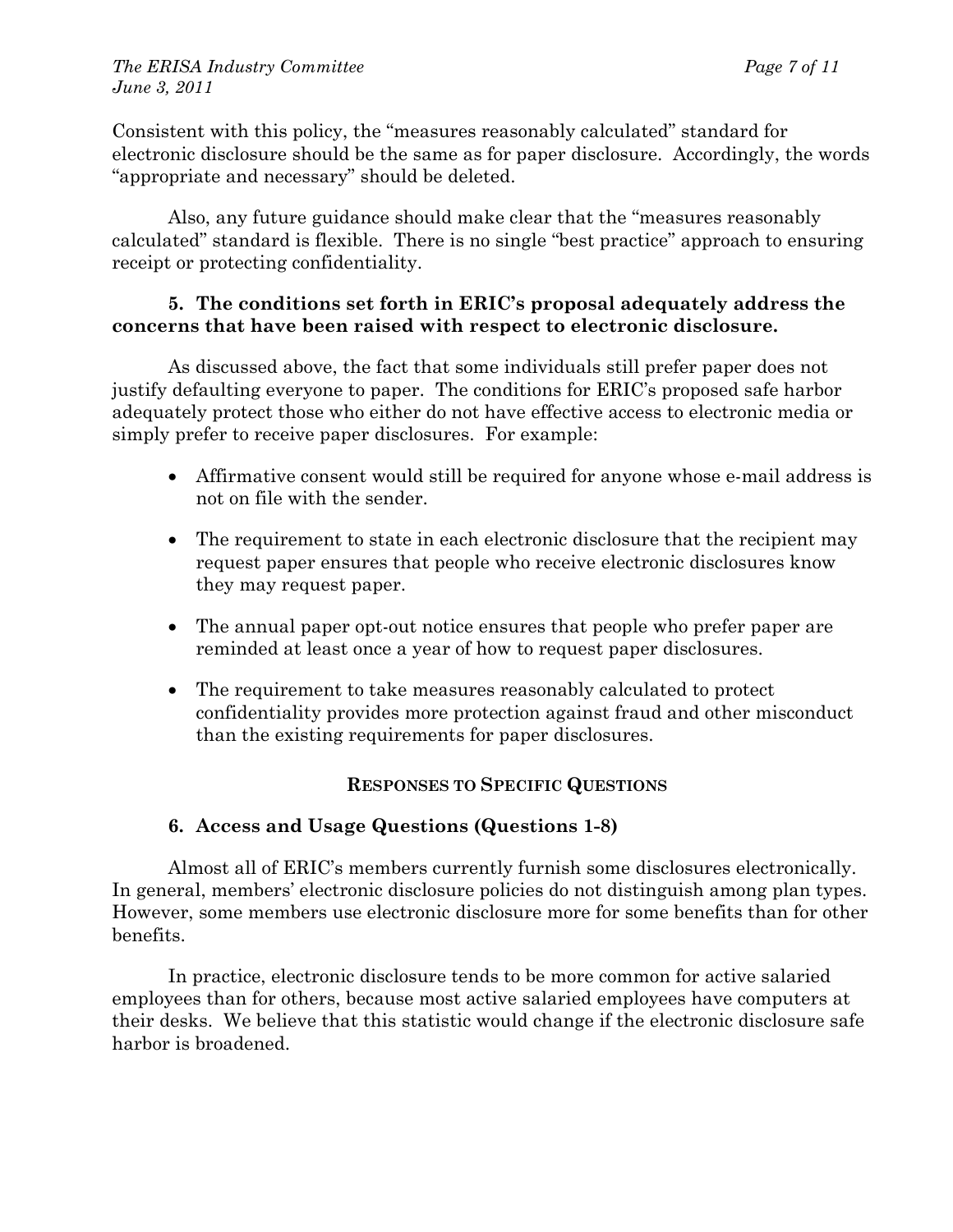ERIC's members that furnish information electronically generally use a combination of e-mails and Web sites. Many of ERIC's members tend to prefer links to their Web sites over attachments to e-mails. Three advantages of links are:

- An e-mail with a link is generally much smaller (data-wise) than an e-mail with an attachment. Using links therefore reduces the frequency of e-mails bouncing back as a result of being too large.
- When confidential information is being transmitted, linking to a passwordprotected Web site can add security. There can be two layers of security that are not available through paper communications: (i) a password to read e-mail and (ii) if desirable, a second password (or other access restriction, such as use of an intranet site that is not available to the general public) to view sensitive documents on the Web site.
- When recipients are directed to a Web site, they can see other resources that are available to help them learn more about their benefits and manage their affairs.

However, other members find it easier and more convenient to use stand-alone e-mails or e-mails with attachments, or simply to post documents on a Web site. In addition, some members have replaced links with instructions on how to log on to the Web site, in order to mitigate the risk of phishing.

The most significant impediment to increased electronic disclosure is the narrowness of the Department's existing safe harbor. Many plan sponsors and administrators have concluded that the burden of the existing consent requirement outweighs the benefits of electronic disclosure.

Question 6 of the RFI suggests that privacy and access issues might also be impediments to increasing the use of electronic media. However, these concerns are not more significant for electronic disclosure than for paper disclosure. For example, there is no way to ensure that a paper document sent by first class mail will actually be delivered to the intended recipient. Addresses on file with the plan are often out of date or incorrect. An individual's responsibility to notify the plan of an e-mail address change is no different from the responsibility to notify the plan of a new physical address.

Electronic media actually help to reduce privacy and access problems. First, as noted above, electronic communications can have more password protections than paper communications. Second, recipients have access to electronic information no matter where they are. Third, many people keep their e-mail addresses unchanged for longer than their physical addresses.

Of course, not everyone has embraced electronic media. However, the notice and opt-out opportunity described in ERIC's proposed safe harbor will adequately protect those who do not wish to receive information electronically.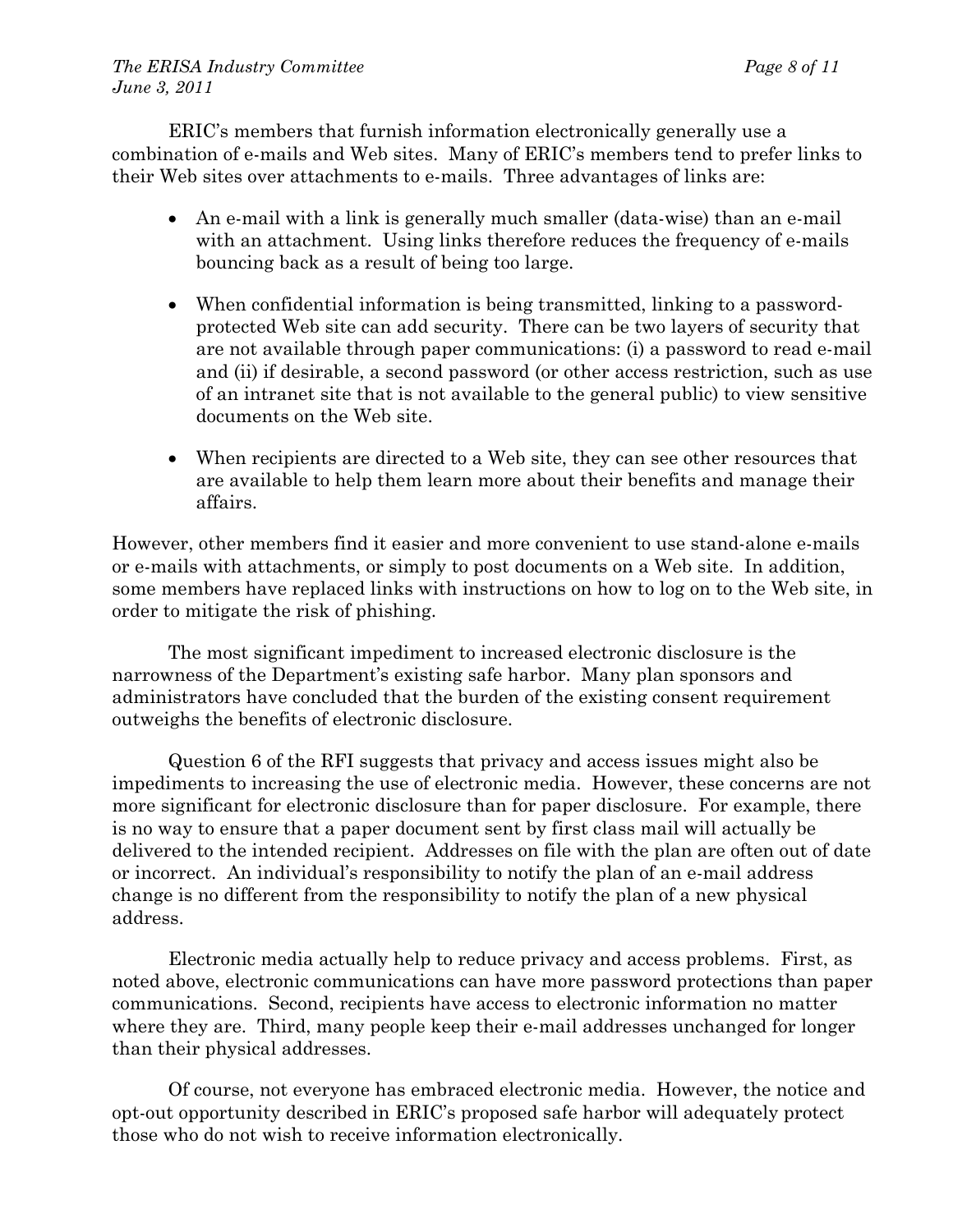### **7. General Questions (Questions 9-16)**

As discussed above, the electronic disclosure safe harbor should be revised to allow electronic disclosure to be the default if the sender has the recipient's e-mail address. ERIC supports allowing people to opt out of electronic disclosure, and notifying them of their right to do so. However, it is not necessary to provide protections beyond those described in our proposal.

The requirements for the safe harbor should not vary by type of plan. Although plan administrators might choose to use electronic media for some disclosures but not others, the underlying principle of taking measures reasonably calculated to ensure actual receipt does not demand treating some plans or types of disclosures differently from others.

ERIC's members are not aware of any specific concerns for individuals with disabilities that are not also present with respect to paper communications. If anything, use of electronic media should improve access to information for individuals with disabilities. For example, computer software can convert electronic disclosures to different media (*e.g.*, a voice communication) that are more accessible than paper for people with disabilities.

The Department should encourage plan sponsors and administrators to make more information available on Web sites and through other electronic means. As discussed above, electronic communications offer many advantage over paper. The best way to encourage more use of Web sites is to make the electronic disclosure safe harbor less burdensome. Reducing the burden will encourage more plan administrators to use electronic disclosure. If this is done, use of plan Web sites should become more widespread.

# **8. Technical Questions (Questions 17-24)**

The E-SIGN Act's consumer disclosure rules should not apply to employee benefit plans. Most employee benefit plan disclosures do not involve commercial transactions or unknown vendors. In addition, the notice and opt-out opportunity are not available for routine consumer transactions. Providing an adequate opportunity to opt out is sufficient to protect those who do not wish to receive electronic communications. Requiring administrators to obtain and keep track of affirmative consents adds a significant burden that is not necessary.

The annual opt-out notice also obviates the need to police the media used for disclosures—other than to require that the sender take measures reasonably calculated to ensure actual receipt and protect confidentiality of personal information. In practice, electronic communications disseminated by ERIC's members can generally be viewed with basic software that is pre-loaded or available for free on most computers. The existing "measures reasonably calculated" standard is sufficient to protect against transitioning to new media that are not widespread; and the annual opt-out notice provides a safety valve for anyone who does not keep up with technology changes.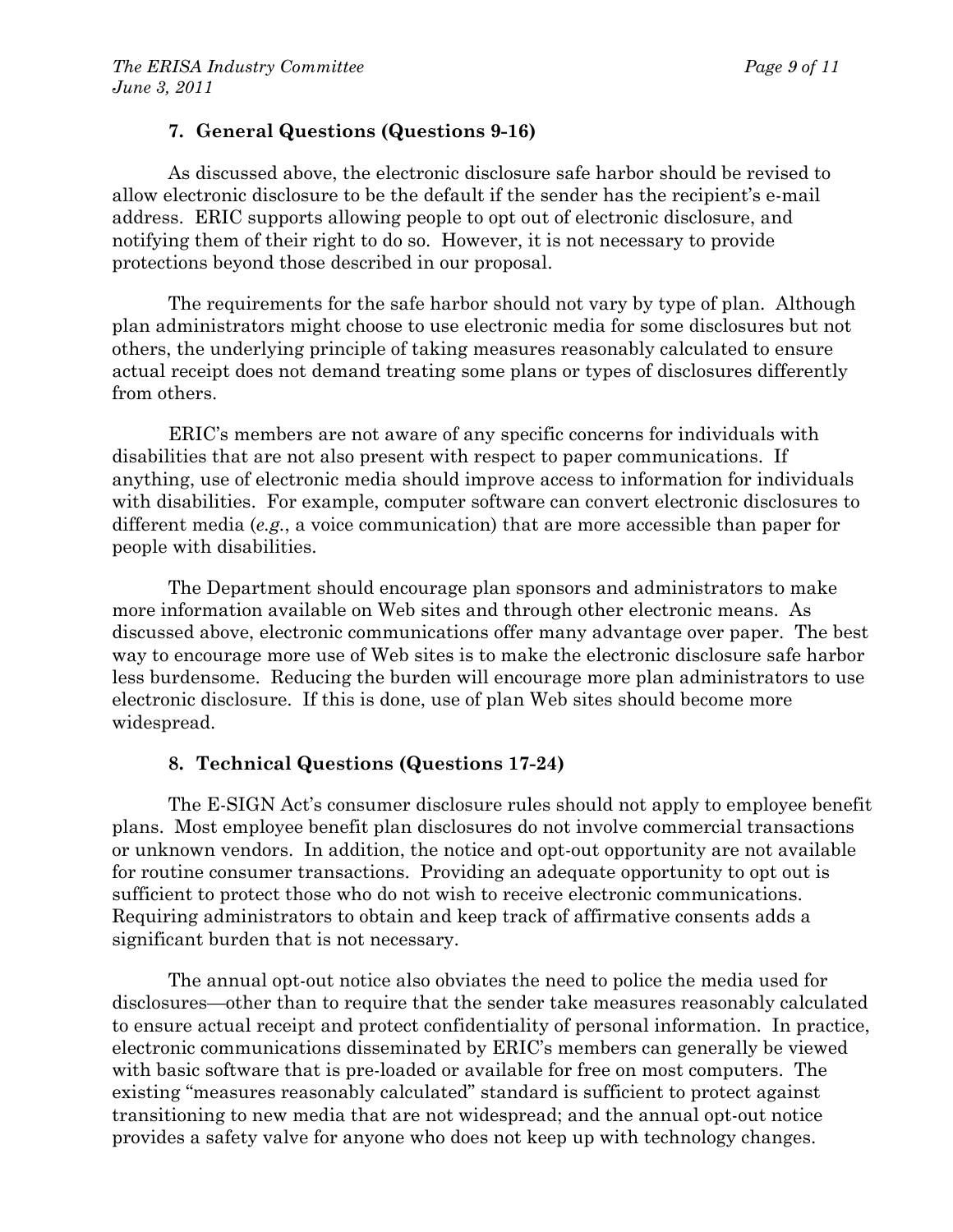ERIC's proposed safe harbor is also sufficient to protect against concerns regarding spam filters and similar devices. The annual opt-out notice would include the name of the sender of any e-mails, so that recipients can make sure that their e-mail systems accept mail from that sender. Those who do not wish to receive e-mails from the plan will be allowed to opt out; and the annual opt-out notice will remind anyone who has not received anything in a while to reach out to the plan and see if there is a problem.

As noted above, we do not believe that special considerations are necessary for health or other plans. The privacy protections available for electronic media are generally better than those available for paper disclosures; and there is no evidence that the risk of important information not being delivered or read is any greater for electronic disclosures than for paper disclosures. To the contrary, electronic information reaches recipients faster, and is easier to get to, than paper documents.

The following information responds to the Department's specific questions about current practices:

- *Confirming receipt.* In general, if a paper communication is not delivered, it is eventually returned to the sender. Anything that is not returned is assumed to have been received and read.
- *Time-sensitive information.* To convey time-sensitive information (*e.g.*, resolution of a claim related to emergency medical treatment), administrators often try to reach the participant, beneficiary, or service provider by phone, fax, or e-mail. However, it is not always possible to connect by phone or fax. E-mail is often the most effective way to transmit time-sensitive information.
- *Keeping e-mail addresses up-to-date.* In general, the processes for keeping e-mail addresses up-to-date are analogous to practices for paper addresses. Most e-mail systems notify the sender of any messages that are not delivered. When this happens, the administrator can send a paper copy to the recipient's last known address.

## **9. Economic Analysis, Paperwork Reduction Act, and Regulatory Flexibility Act Questions (Questions 25-30)**

As discussed above, electronic delivery saves plans, sponsors, and participants money. The cost of required disclosures affects plan participants and beneficiaries—as a result of either plan assets being used to pay expenses or a decline in the resources available to fund benefits. In recent years, these costs have increased dramatically due to new disclosure requirements and increased scrutiny of summary disclosures. Expanding the electronic disclosure safe harbor would help to reduce these costs.

ERIC's members believe that it would be appropriate to inform participants of the costs of furnishing paper disclosures. However, disclosure of this information should not be required.